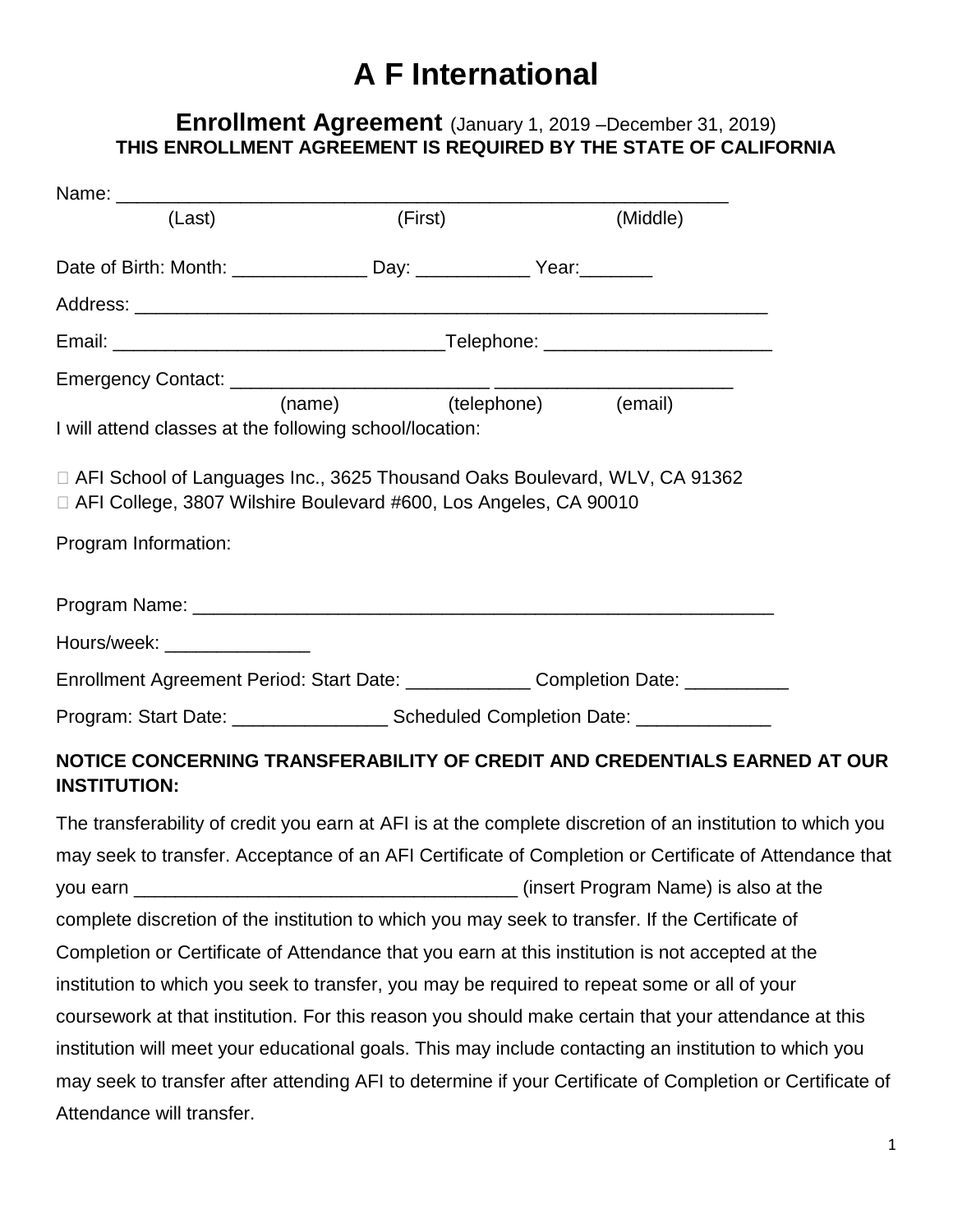#### **Enrollment Agreement** (January 1, 2019 –December 31, 2019) **THIS ENROLLMENT AGREEMENT IS REQUIRED BY THE STATE OF CALIFORNIA**

#### **BPPE**

AFI is a private institution and is approved to operate by the California Bureau for Private Postsecondary Education (BPPE). Any question a student may have regarding the school brochure/catalog or this enrollment agreement that have not been satisfactorily answered by the institution may be directed to the BPPE at the following addresses:

#### Mailing Address:

Bureau for Private Postsecondary Education, P.O. Box 980818, West Sacramento, CA 95798-0818, Phone: (916) 431-6959 Toll Free: (888) 370-7589 Website: [www.bppe.ca.gov.](http://www.bppe.ca.gov/) E-mail: [bppe@dca.ca.gov](mailto:bppe@dca.ca.gov)

A student or any member of the public may file a complaint about this institution with the Bureau for Private Postsecondary Education by calling (888) 370-7589 toll-free or by completing a complaint form, which can be obtained on the bureau's internet website [www.bppe.ca.gov](http://www.bppe.ca.gov/)

#### **TITLE IV POLICY / NO STUDENT LOANS**

AFI students are not eligible for Title IV funding. AFI does not offer student loans or financial aid. If you get a student loan, you are responsible for repaying the loan plus interest, less the amount of any refund.

If you default on a federal or state loan both the following may occur (1) The federal or state government or a loan guarantee agency may take action against you, including applying any income tax refund to which you may be entitled to reduce the balance owed on the loan. (2) You may not be eligible for any other federal student financial aid at another institution or other government financial assistance until the loan is repaid.

If you have received federal student financial aid funds, you are entitled to a refund of moneys not paid from federal student financial aid program funds.

### **STATE OF CALIFORNIA STUDENT TUITION RECOVERY FUND**

The State of California established the Student Tuition Recovery Fund (STRF) to relieve or mitigate economic loss suffered by a student in an educational program at a qualifying institution, who is or was a California resident while enrolled, or was enrolled in a residency program, if the student enrolled in the institution, prepaid tuition, and suffered an economic loss. Unless relieved of the obligation to do so, you must pay the state-imposed assessment for the STRF, or it must be paid on your behalf, if you are a student in an educational program, who is a California resident, or are enrolled in a residency program, and prepay all or part of your tuition.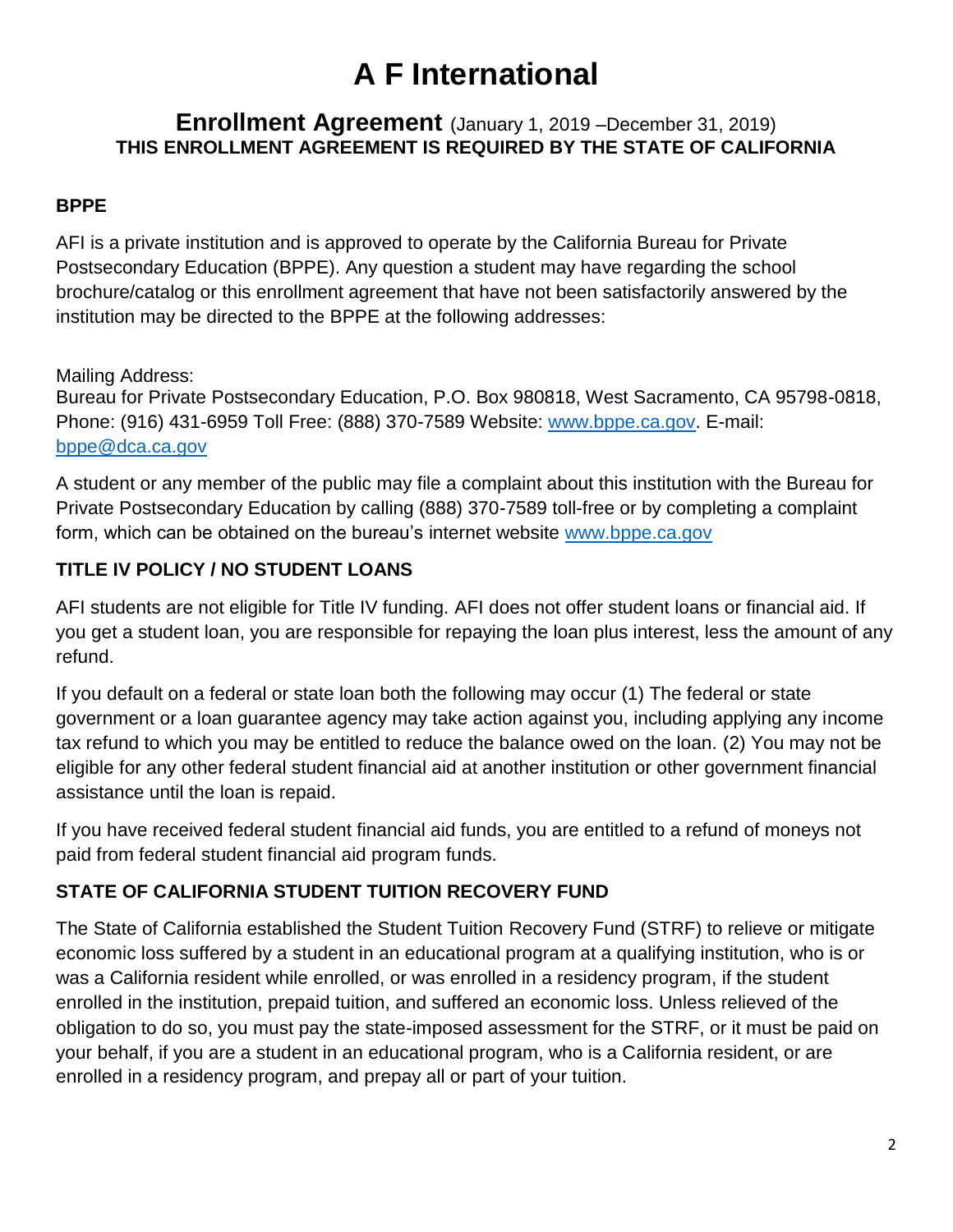#### **Enrollment Agreement** (January 1, 2019 –December 31, 2019) **THIS ENROLLMENT AGREEMENT IS REQUIRED BY THE STATE OF CALIFORNIA**

You are not eligible for protection from the STRF and you are not required to pay the STRF assessment, if you are not a California resident, or are not enrolled in a residency program.

It is important that you keep copies of your enrollment agreement, financial aid documents, receipts, or any other information that documents the amount paid to the school. Questions regarding the STRF may be directed to the Bureau for Private Postsecondary Education, 2535 Capitol Oaks Drive, Suite 400, Sacramento, CA 95833, (916) 431-6959 or (888) 370-7589.

To be eligible for STRF, you must be a California resident or are enrolled in a residency program, prepaid tuition, paid or deemed to have paid the STRF assessment, and suffered an economic loss as a result of any of the following:

1. The institution, a location of the institution, or an educational program offered by the institution was closed or discontinued, and you did not choose to participate in a teach-out plan approved by the Bureau or did not complete a chosen teach-out plan approved by the Bureau.

2. You were enrolled at an institution or a location of the institution within the 120-day period before the closure of the institution or location of the institution or were enrolled in an educational program within the 120-day period before the program was discontinued.

3. You were enrolled at an institution or a location of the institution more than 120 days before the closure of the institution or location of the institution, in an educational program offered by the institution as to which the Bureau determined there was a significant decline in the quality or value of the program more than 120 days before closure.

4. The institution has been ordered to pay a refund by the Bureau but has failed to do so.

5. The institution has failed to pay or reimburse loan proceeds under a federal student loan program as required by law or has failed to pay or reimburse proceeds received by the institution in excess of tuition and other costs.

6. You have been awarded restitution, a refund, or other monetary award by an arbitrator or court, based on a violation of this chapter by an institution or representative of an institution, but you have been unable to collect the award from the institution.

7. You sought legal counsel that resulted in the cancellation of one or more of your student loans and have an invoice for services rendered and evidence of the cancellation of the student loan or loans.

To qualify for STRF reimbursement, the application must be received within four (4) years from the date of the action or event that made the student eligible for recovery from STRF.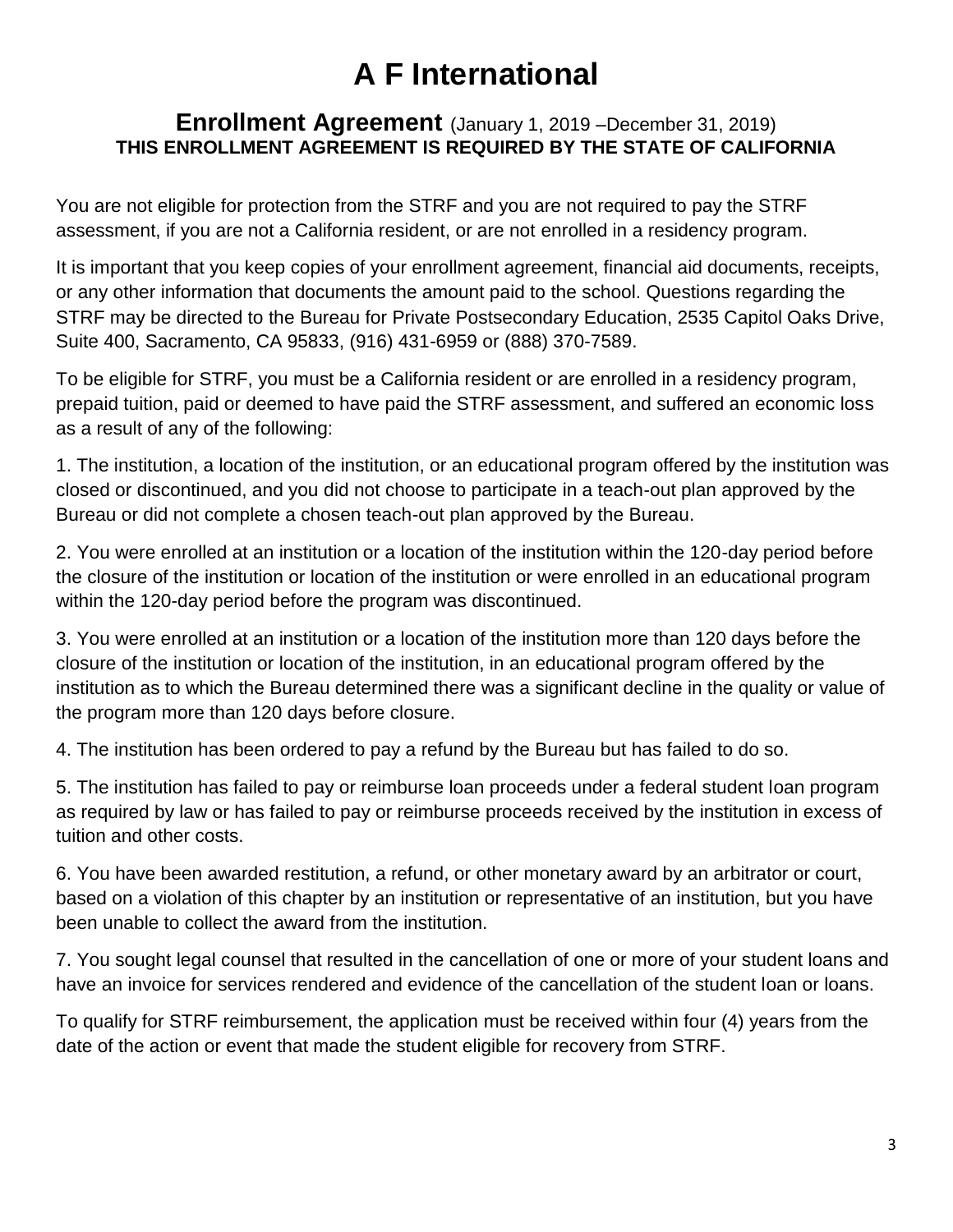#### **Enrollment Agreement** (January 1, 2019 –December 31, 2019) **THIS ENROLLMENT AGREEMENT IS REQUIRED BY THE STATE OF CALIFORNIA**

A student whose loan is revived by a loan holder or debt collector after a period of non-collection may, at any time, file a written application for recovery from STRF for the debt that would have otherwise been eligible for recovery. If it has been more than four (4) years since the action or event that made the student eligible, the student must have filed a written application for recovery within the original four (4) year period, unless the period has been extended by another act of law.

However, no claim can be paid to any student without a social security number or a taxpayer identification number.

Note: Authority cited: Sections 94803, 94877 and 94923, Education Code. Reference: Section 94923, 94924 and 94925, Education Code.

#### **STUDENT'S RIGHT TO CANCEL / REFUND POLICY**

You have the right to cancel the enrollment agreement and obtain a refund of charges paid through attendance at the first class session, or the seventh day after enrollment, whichever is later. A student wishing to cancel or withdraw from the school and receive a refund should send their notice of cancellation or withdrawal to the school's address or by email to the School Director.

1.If you cancel your course prior to the first day of class, you will receive a full refund of all tuition charges minus your \$75 registration fee or any other non-refundable fees (e.g. SEVIS, express mail).

2.If you cancel your course after the start date of your classes you will obtain a refund of charges paid through attendance at the first class session, or the seventh day after enrollment, whichever is later.

3.If you cancel your course after the first four weeks and you stop your classes before you have completed 60% of your course, you will receive a refund for the unused portion of the tuition. A \$250 cancellation fee will apply.

4.All tuition refund calculations are based upon minimum units of one week. This means that a refund is only effective as of the first Monday of the period you are cancelling. Here is an example: If you tell the school on a Wednesday that you want to cancel your course immediately, the cancellation will only be effective as of the next Monday.

5. In the case of private lessons, one-week prior notice is required to cancel your lessons. Here is an example: If you tell the school on a Tuesday that you want to cancel your private lessons, the cancellation will only be effective as of the following Tuesday and you will be charged for all of your scheduled private lessons from the day that you cancel (Tuesday) until the day that your cancellation becomes effective (the next Tuesday).

6.If the school cancels or discontinues a course, the school will make a full refund of all tuition you have paid for that course.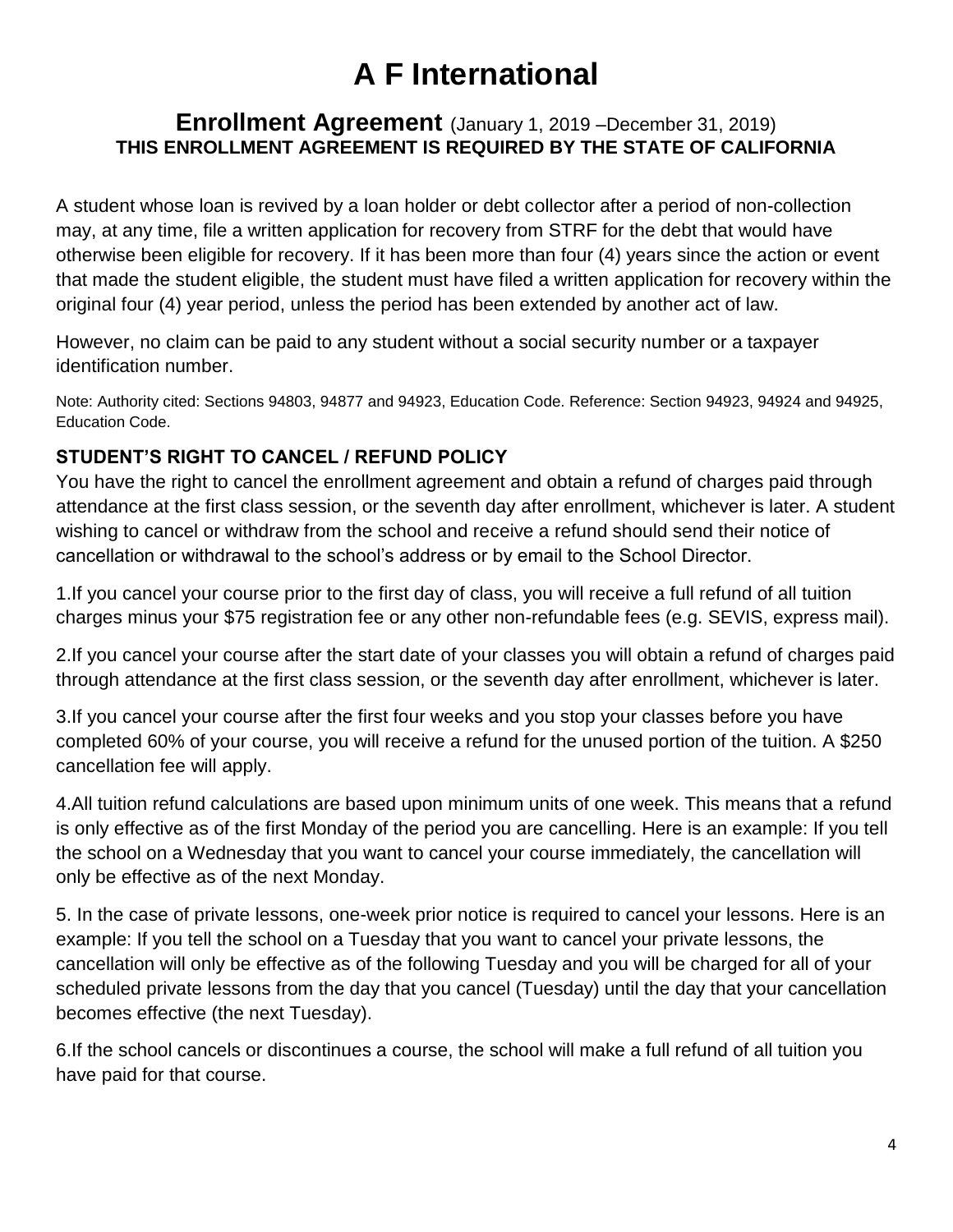#### **Enrollment Agreement** (January 1, 2019 –December 31, 2019) **THIS ENROLLMENT AGREEMENT IS REQUIRED BY THE STATE OF CALIFORNIA**

7.If you change your course after it begins, there will be a \$250 change fee. This does not include additions or extensions.

All refunds will be made within 45 days of a student's cancellation or withdrawal request. We can only pay refunds to the person or company from whom the funds originated.

The school does not participate in the State of California Student Tuition Recovery Fund.

#### **QUESTIONS**

Any question you may have regarding this enrollment agreement that have not been satisfactorily answered by the institution may be directed to the Bureau for Private Postsecondary Education at 2535 Capitol Oaks Drive, Suite 400, Sacramento, CA 95833, www.bbppe.ca.gov, toll-free telephone number (888) 370-7589 or by fax (916) 263-1897

#### **COMPLAINTS**

A student or any member of the public may file a complaint about this institution with the Bureau for Private Postsecondary Education by calling (888) 370-7589 toll-free or by completing a complaint form which can be obtained on the bureau's Internet Web site wwww.bppe.ca.gov.

#### **ACKNOWLEDGEMENTS**

Prior to signing this enrollment agreement, you must be given a Catalog and a School Performance Fact Sheet which you are encouraged to review prior to signing this agreement.

These documents contain important policies and performance data for this institution. This institution is required to have you sign and date the information included in the School Performance Fact Sheet relating to completion rates, placement rates, license examination passage rates, salaries or wages, and the most recent three-year cohort default rate, if applicable, prior to signing this agreement.

I certify that I have received the Catalog, School Performance Fact Sheet, and information regarding completion rates, placement rates, license examination passage rates, salary or wage information, and the most recent three-year cohort default rate, if applicable, included in the School Performance Fact Sheet, and have signed, initialed, and dated the information provided in the School Performance Fact Sheet.